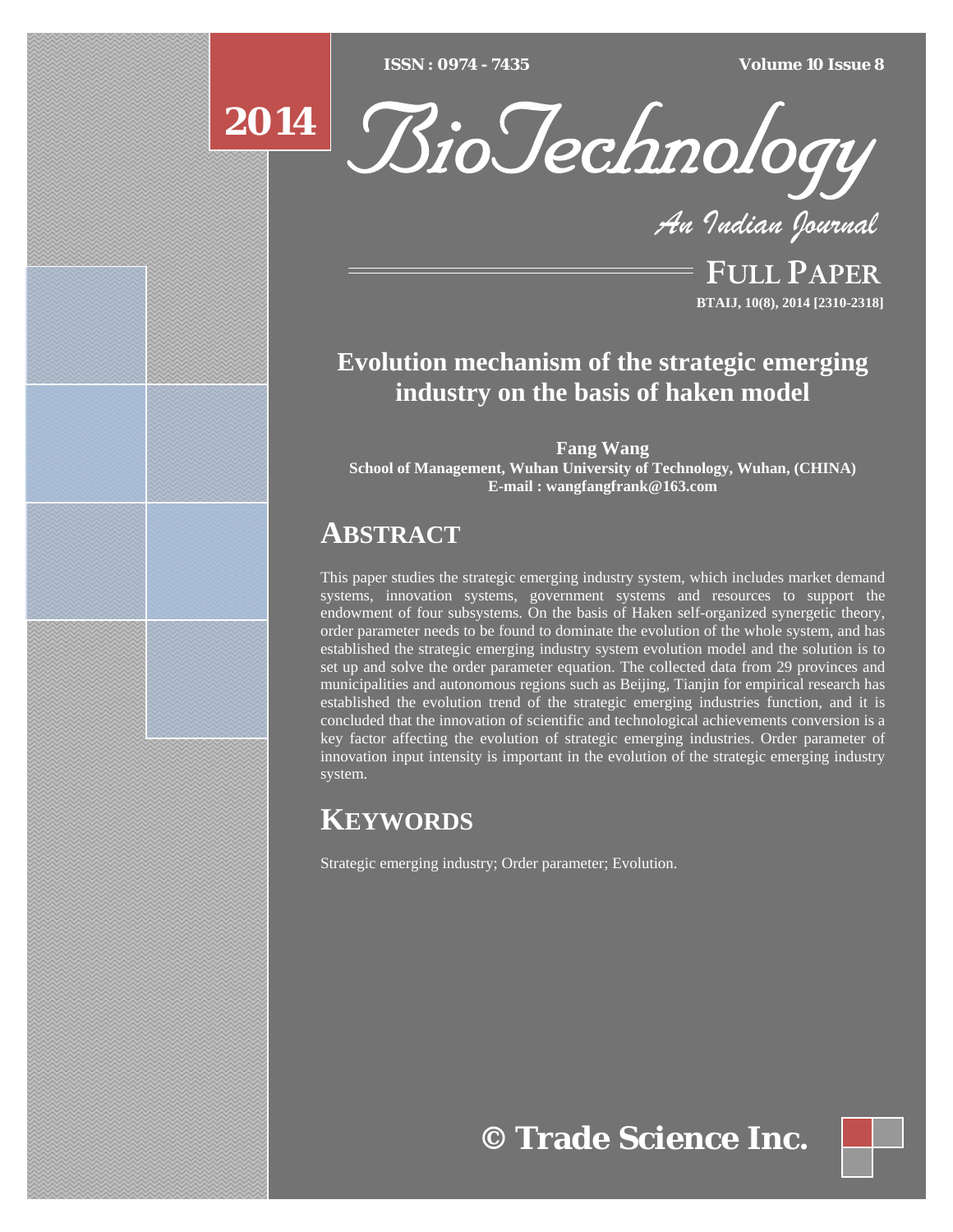## **INTRODUCTION**

 Full understanding of the connotation of strategic emerging industries calls for two prepositions: "strategic" and "emerging". From the perspective of major, long-term and overall situation and the future, "strategic" refers to the healthy development of national economy and has a long-term effect the pillar of national security; for the adjustment of industrial structure and transformation of economic development, it plays a decisive guiding role. "Emerging" refers to the burgeoning relative to the current economic development stage. Technology and industry are both emerging and being deeply integrated. "Emerging" represents the most advanced productivity. Strategic emerging industries in the economic development of a specific phase affect the national economy overall and long-term development, and the strategic emerging industry is less consumption of material resources, large potential market guiding, pillar, good industry**[1]**.

 Seen from its connotation, the strategic emerging industry is a dynamic concept. Its development is affected by the factors from internal and external environment. Its innovation ability and market demand, which are uncertain, are the key factors to promote the development, among other factors, so the extent of the effect is not the same. The development and evolution of the strategic emerging industries is a complex system. Self-organization theory and method can be used to explore the laws of its development and evolution.

# **CHARACTERISTICS OF THE STRATEGIC EMERGING INDUSTRIES SELF-ORGANIZATION EVOLUTION**

 The concept of self-organization first proposed in philosophy by modern German philosopher Kant is the most important. He considers the self-organization of the parts which exist in other parts also allows the existence of the other parts; the parts interact with each other and thus come into being, so the causal links between them produce a whole<sup>[2]</sup>. The idea of "self-organization" by Haken, founder of the "synergetic", is accepted: "If a system gets no specific interference from outside in the process of obtaining the structure of space, time, or function, the system is a self-organization. Here the word 'specific' implies that the kind of structure or function of the system is not imposed from the outside, and that the outside world acts on the system in a non-specific way"**[3]**. The self-organization theory is a group theory, and studies a collection of the self-organizing phenomenon and regularity of the doctrine, though not yet a unified theory. It is mainly composed of the dissipative structure theory by which to solve the problem of self-organization conditions, the synergetic theory by which to solve the problem of self-organization dynamics, the catastrophe theory by which to solve the problem of path, and the super circulation theory by which to solve the combination and formation problem, etc. In short, the self-organization theory basically requires the system to be open, nonlinear and non-balanced. When the external control parameter reaches a certain threshold, through the fluctuation of mutations to form a new more orderly structure.

 Because the innovation ability and the market demand of the strategic emerging industry system are uncertain, with the constant change of time, space and environment, a new system of strategic emerging industries is formed with a new system structure and the new industry associations**[4]**. In this paper, the strategic emerging industry is studied with the essentials of self-organizing system, specifically as follows:

# **(1) Open**

 The external environment of the strategic emerging industry system includes all related factors, such as market conditions, economic development, and the development of other related industries as well as other relevant factors. Each subsystem of strategic emerging industry system not only obtains information, energy and resources from the outside environment, but also outputs information, energy and resources to the outside world. So the strategic emerging industry system is open.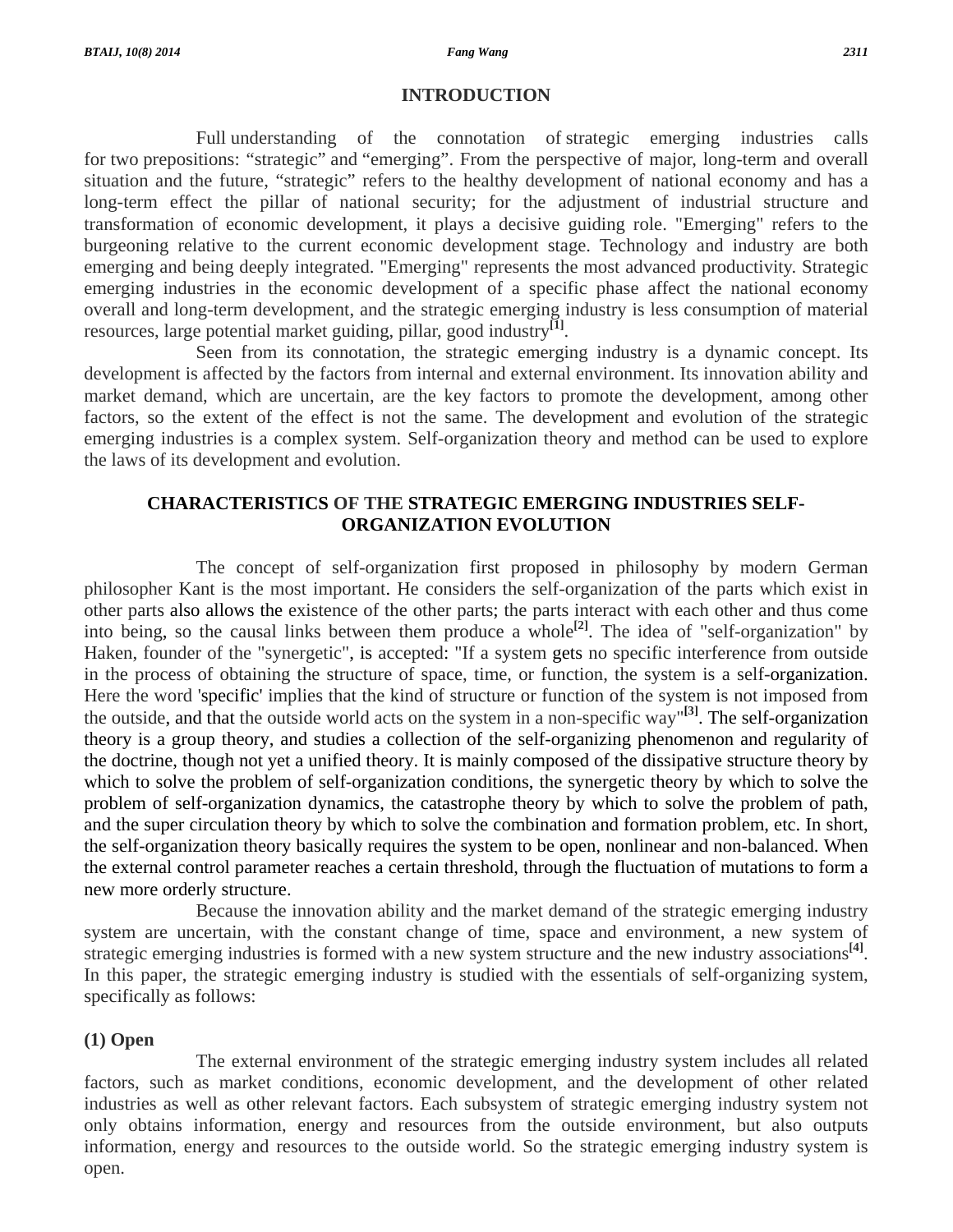# **(2) Non-balanced**

 Under the balanced state, strategic emerging industry system does not change with time, space, or any changes in the environment. But the openness of strategic emerging industry determines the competition mechanism, which plays a leading role in its operation process. The competition throws the system off balance, but always maintains a dynamic balance. The system consists of multiple subsystems, which obtain information and resource through competition resulting from the external environment and market demand in different ways. Thus the rate of interest obtained in the economy is different, and a non-balanced trend of the development of strategic emerging industry system is formed.

#### **(3) Nonlinear**

 The nonlinearity and the stochastic fluctuation within a nonlinear system are the intrinsic motivation to promote the orderly evolution. In a non-balanced state, the elements of strategic emerging industry system and the state variables are non-linear. The interaction between them is not a simple supraposition. It constitutes a new nature and function of the system as a whole.

## **(4) Fluctuating**

 Fluctuations are a phenomenon that the system state parameters spontaneously deviate from a certain average, which is a nonlinear interaction between components within the system, combined with random disturbance from external factors. The evolution of strategic emerging industry system is the result of the nonlinear effect of the industry system and the interaction of the external environmental factors. The fluctuations of the strategic emerging industry system play the role of spontaneous adjustment, and form one of the prerequisites of the self-organization of the strategic emerging industries system. According to the self-organizing characteristics of strategic emerging industries, it is shown that Haken model can be used to analyze the evolutionary mechanism.

# **THE CONSTRUCTION OF HAKEN MODEL**

 The purpose of self-organization of Haken Synergetics is "to establish a unified view to deal with the concept and method of complex system"**[5]**. An important point of Synergetics is: the selforganization system is usually determined by a small amount of order parameters and the "fluctuations" play a key role in the process of the evolution of the system. The main line of the Synergetics Theory Research is based on the loss of stability, followed by the export control principles, setting up and solving the order parameter equation.

 The non-balanced characteristics of strategic emerging industries system are demonstrated as a state of instability. The difference and the imbalance of the decisive control parameter determine the belongingness of the speed parameter and the slow parameter. The slow parameter dominates the evolution process of strategic emerging industry system, and governs the behavior of the fast parameter. After pushing the system beyond the linear instability point, strategic emerging industries system will form a new structure and remain stable. At this point, the slow parameter will form the order parameter of a new structure. The strategic emerging industries system consists of multiple subsystems. To simplify the model analysis, first it is assumed that the strategic emerging industry system is composed of two systems: Subsystem I and Subsystem II respectively representing State Variables  $q_1$  and  $q_2$ . According to the principle of Haken model, the basic relations between the state variables of the two sub-systems are as follows:**[6]** 

$$
\dot{q}_1 = -\lambda_1 q_1 - a q_1 q_2 \tag{1}
$$

$$
q_2 = -\lambda_2 q_2 + bq_1^2 \tag{2}
$$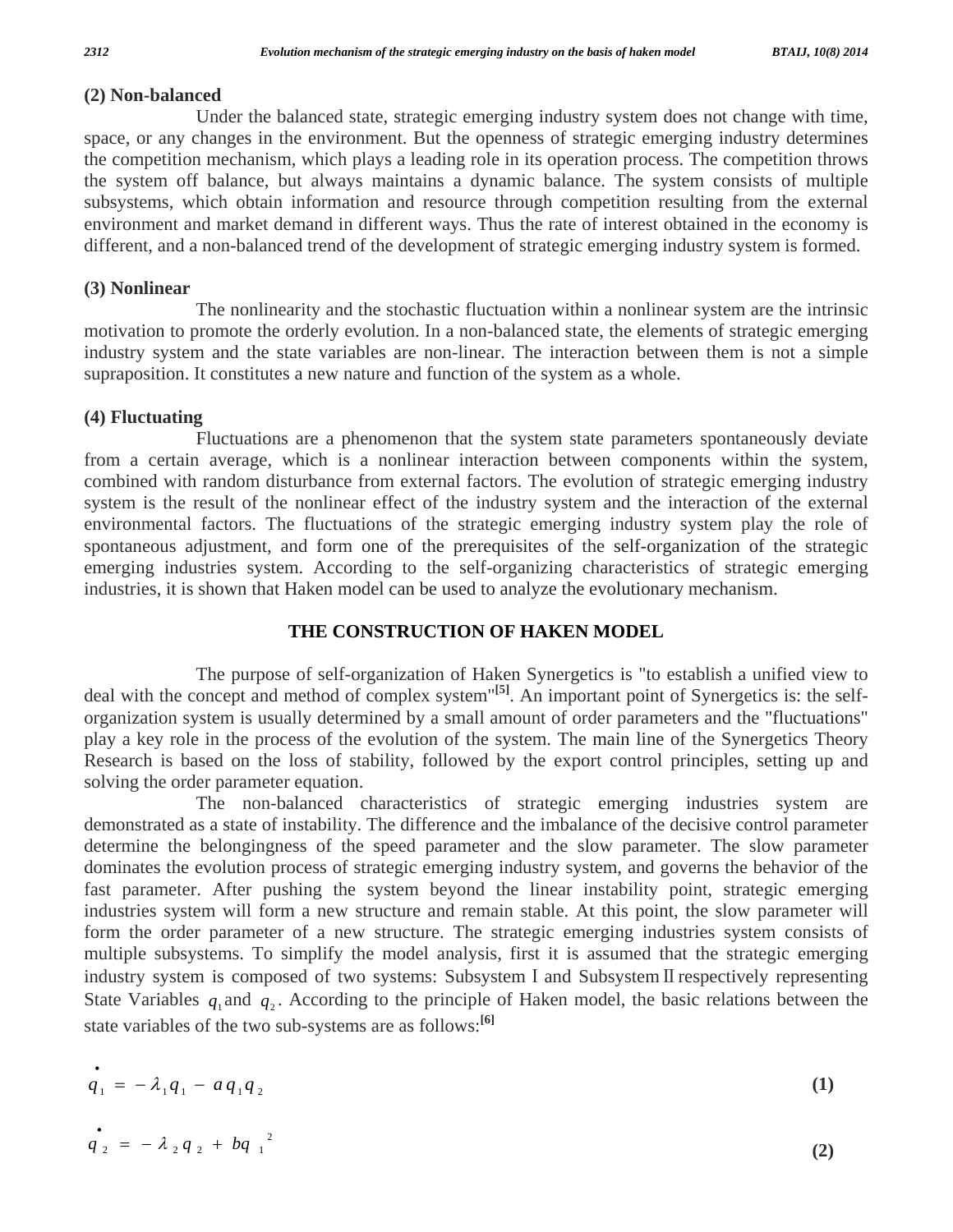# Type:  $\lambda_1, \lambda_2$  for damping coefficient;  $a.b$  as the control parameter, reflecting the strength of the interaction of  $q_1$  and  $q_2$ . The Formula (1), (2) is discretized<sup>[7]</sup>

$$
q_1(k+1) = (1 - \lambda_1)q_1(k) - aq_1(k)q_2(k)
$$
\n(3)

$$
q_2(k+1) = (1 - \lambda_2)q_2(k) + bq_1(k)q_1(k)
$$
\n(4)

 Type : k as a benchmark in the time, is the benchmark general state after the discretization processing of the subsystem state variables. At this point, the strategic emerging industry system has a steady-state solution for  $q_1 = q_2 = 0$ . Using<sup>[8-9]</sup> adiabatic elimination method, the order parameter is determined. Assume  $q_2 = 0$ , then the approximate solutions can be obtained<sup>[10]</sup>.

$$
q_{2}(k) \approx \frac{b}{\lambda_{2}} q_{1}^{2}(k) \tag{5}
$$

Type (5) shows that the variable  $q_2$  is decided by  $q_1$ . Namely, Subsystem II changes with

the change of Subsystem I. Namely the damping of  $q_1$ , which is the order parameter, is small, long-life, and determines the direction of the evolution of the strategic emerging industry system. the order parameter equation<sup>[11]</sup> and the evolution trend function<sup>[12]</sup> respectively are:

$$
\dot{q}_1 = -\lambda_1 q_1 - \frac{ab}{\lambda_2} q_1^3 \tag{6}
$$

$$
F = 0.5 \lambda_1 q_1^2 + \frac{ab}{4\lambda_2} q_1^4 \tag{7}
$$

 The structure characteristics of the potential function can represent the behavior of the system evolution, which depends primarily on the control parameters  $\lambda_1$ , when  $\lambda_1$ >0, the equation (6) has the only stable solution  $q_1 = 0$  (as shown in Figure 2) The system has not established a non-zero

function, a new structure is not formed. When  $\lambda_1 < 0$ , the equation (6), there are three solutions,  $q_1 = 0$ ,

 $q_{_{13}} = -\sqrt{-\frac{1}{2} \cdot \frac{1}{2}}$ *ab*  $=-\sqrt{-\frac{\lambda_1\lambda_2}{ab}}$ ,  $q_{12}=\sqrt{-\frac{\lambda_1\lambda_2}{ab}}$ , the first one of the three solutions is unstable, while the latter two are stable (See Figure 3). It shows that a new stable state is formed through mutation system.  $q_1$  is the order

parameter, whose change is related to the change of the whole system.



**Figure 1 :**  $\lambda_1 > 0$  **Figure 2 :**  $\lambda_1 < 0$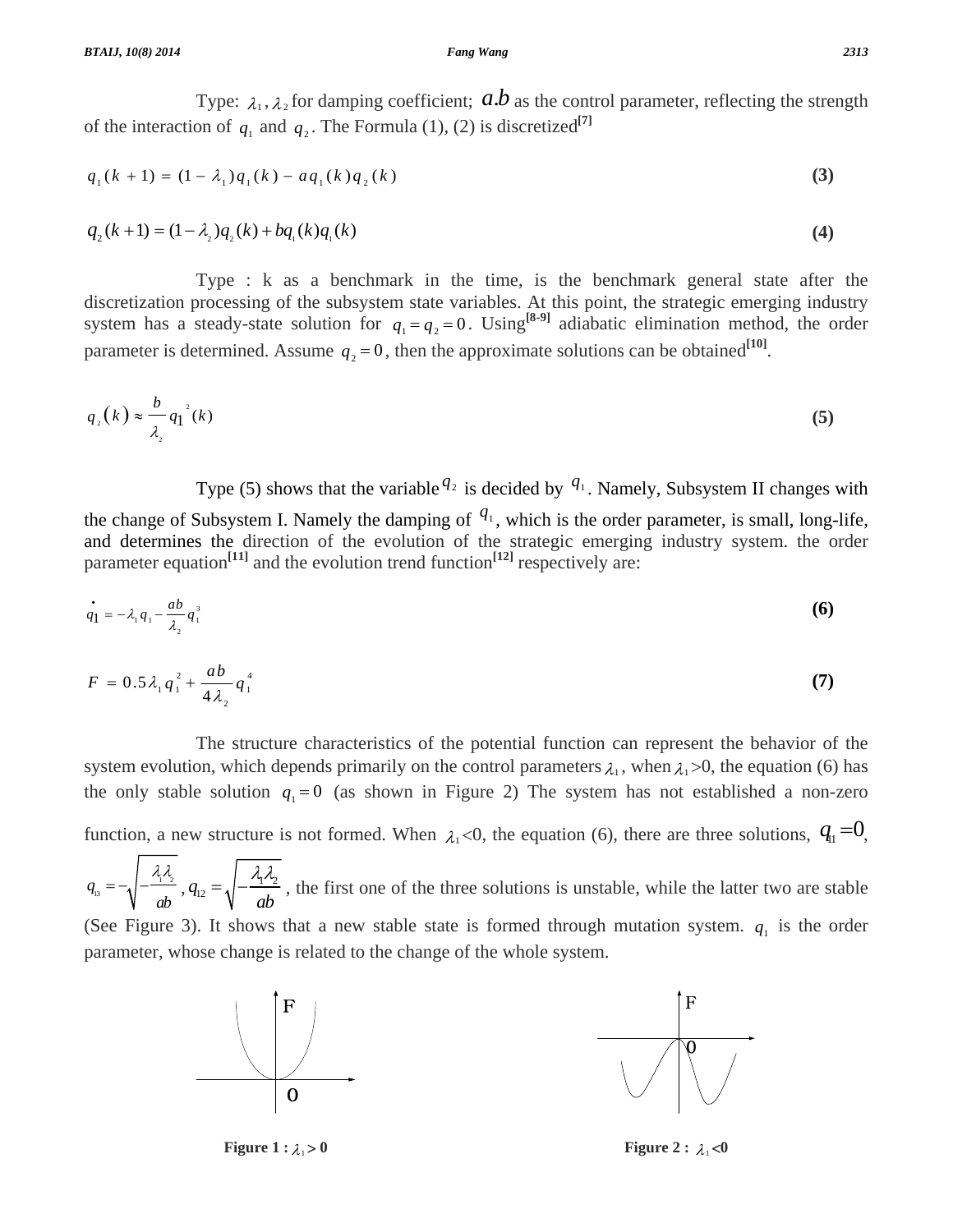## **THE SELECTION AND THE BASIS OF VARIABLES**

 According to the aforementioned Haken Synergetics, the state variables affecting the selforganization evolution of strategic emerging industries system are many, but the author thinks that, among the many variables, the innovation ability and the market demand are the two key state variables, and can be selected to analyze the evolution process of strategic emerging industry system. The main reason is as follows:

 $(1)$  *R* is innovation input intensity. The major scientific and technological innovation is the basis for the development of strategic emerging industries. Science and technology innovation requires high-quality scientific research team and a lot of money. A large number of funds are mainly used in the research and development (R&D). The ratio of the funds into the R&D of the strategic emerging industries and the funds brought about by the added value of input intensity is the intensity of the input of the innovation ability, which is used to represent innovation subsystem. From the strategic emerging industry system evolution mechanism, technology innovation should go in succession through R&D, design, trial production, commercialization of products and so on. So the breakthrough of this part of the R&D will break the original balance. Technology innovation will cause the uncertainty of market demand, the corresponding policy support and resources endowment, which also produces a series of changes. These changes throw the system off balance. In order to eliminate this imbalance technology innovation will be promoted. Thus, the R&D in strategic emerging industries constantly produces new imbalance in the system. In the new imbalance, especially R&D not only causes the system to depart from balance but also makes the system suffer from creative destruction.

 The R&D is a prerequisite of innovation as well as an important part of the innovation mechanism. The investment intensity of innovation ability of the R&D can directly reflect the innovation input, and reflect the characteristics of innovation system. Therefore, Variable R represents the innovation capacity development and technical innovation as a variable in the model.

(2) Variable *P* is the conversion rate of scientific and technological innovation achievements. It is used to represent the market demand subsystem of strategic emerging industries system. In computing Variable *P*, the index of the new product development project is used to represent the actual application in the production and innovation ability, which reflects the characteristics of the evolution of strategic emerging industry system. So this Variable *P* will be selected to represent the innovation ability and transformation of the technological achievements as another variable model. The two variables *R* and *P* are selected and analyzed to determine which variable is the more obvious variable on the strategic emerging industries and the more crucial to promoting and facilitating the evolution of the system.

Assume the order parameter *R*. Namely *R* is  $q_1$ , and *P* is  $q_2$ . According to Equations (3) and (4), the evolution model type of the strategic emerging industry system is obtained:

$$
R(K+1) = (1 - \lambda_1)R(K) - aP(K)R(K)
$$
\n(9)

$$
P(K+1) = (1 - \lambda_2)P(K) + bR(K)R(K)
$$
\n(10)

 Among them, Variable R is the innovation input intensity, on behalf of the innovation system. Variable  *is the conversion rate of the innovation of scientific and technological achievements,* on behalf of the market system.  $a, b$ ,  $\lambda_1$  and  $\lambda_2$  as the control parameters reflect the interaction of these two subsystems. *K* is the time variable. The original  $R$  and  $p$  are substituted into Equation (9) and (10), and the regression calculation is made to get the value of the control parameters of  $a, b, \lambda_1$  and  $\lambda_2$  which are plugged in (9), and (10), and the simultaneous differential equations of the interaction of *R* and *P* are obtained.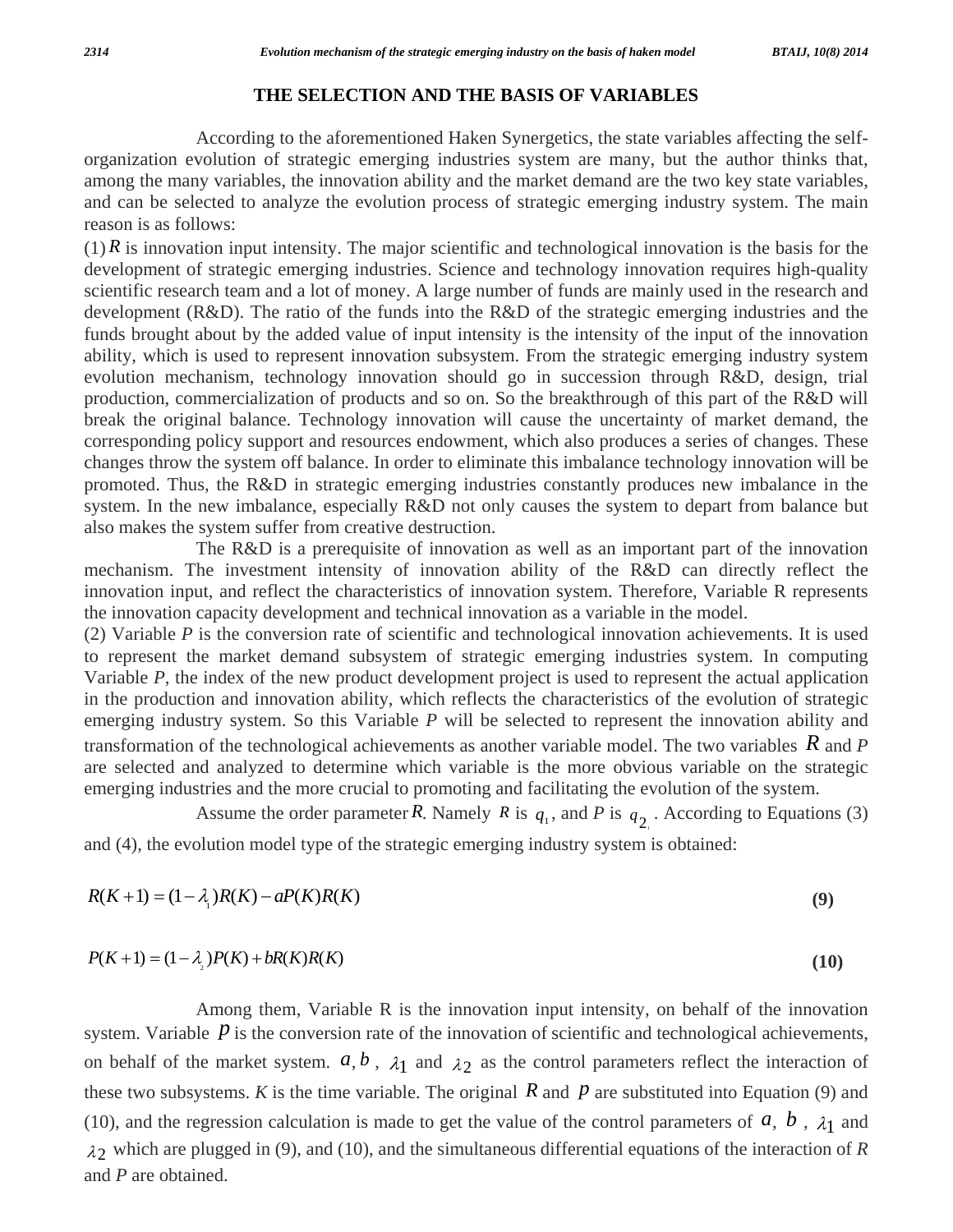To ensure the validity of the results, a collection of data from the high technology industries (because the strategic emerging industry data are rare, the high technology industry data is used) in 29 provinces and municipalities and autonomous regions in China in 2009 and 2010 are selected to make the calculation to get the Variables *R* and *P*. the selected data include the internal expenditures of the R&D funds, the added value of the innovation ability, the number of the scientific research items, and the number of new product development, which is shown in Table 1:

|                 | $\bf R$ |       | ${\bf P}$ |        |                 | $\bf R$ |       | ${\bf P}$ |       |
|-----------------|---------|-------|-----------|--------|-----------------|---------|-------|-----------|-------|
| <b>Province</b> | 2009    | 2010  | 2009      | 2010   | <b>Province</b> | 2009    | 2010  | 2009      | 2010  |
|                 | year    | year  | year      | year   |                 | year    | year  | year      | year  |
| Beijing         | 0.086   | 0.086 | 0.715     | 0.612  | Henan           | 0.026   | 0.033 | 0.636     | 0.597 |
| Tianjin         | 0.029   | 0.034 | 0.778     | 0.738  | Hubei           | 0.035   | 0.030 | 0.516     | 0.468 |
| Hebe            | 0.029   | 0.034 | 0.778     | 0.528  | Hunan           | 0.036   | 0.048 | 0.575     | 0.550 |
| Shanxi          | 0.005   | 0.011 | 0.827     | 0.564  | Guangdong       | 0.064   | 0.047 | 0.657     | 0.648 |
| Inner Mongolia, | 0.001   | 0.001 | 0.375     | 0.714  | Guangxi         | 0.027   | 0.017 | 0.455     | 0.581 |
| Liaoning        | 0.060   | 0.044 | 0.240     | 0.544  | Hainan          | 0.007   | 0.020 | 0.900     | 0.546 |
| Jilin           | 0.014   | 0.020 | 0.679     | 0.719  | Chongqing       | 0.064   | 0.071 | 0.791     | 0.750 |
| Heilongjiang    | 0.098   | 0.104 | 0.591     | 0.179  | Sichuan         | 0.030   | 0.049 | 0.623     | 0.921 |
| Shanghai        | 0.060   | 0.047 | 0.844     | 0.835  | Guizot          | 0.038   | 0.038 | 0.668     | 0.771 |
| Jiangsu         | 0.026   | 0.019 | 0.670     | 0.673  | Yunnan          | 0.026   | 0.017 | 0.713     | 0.721 |
| Zhejiang        | 0.024   | 0.039 | 0.6477    | 0.705  | Shanxi          | 0.122   | 0.136 | 0.615     | 0.648 |
| Anhui           | 0.057   | 0.081 | 0.838     | 0.824  | Gansu           | 0.038   | 0.041 | 0.801     | 0.778 |
| Fujian          | 0.023   | 0.029 | 0.783     | 0.451  | Qinghai         | 0.031   | 0.006 | 0.941     | 0.455 |
| Jiangxi         | 0.018   | 0.039 | 0.720     | 0.8050 | Ningxia         | 0.047   | 0.069 | 0.250     | 0.461 |
| Shandong        | 0.070   | 0.050 | 0.530     | 0.722  |                 |         |       |           |       |

**TABLE 1 : 2009 and 2010, China's high technology industry R&D expenses within budget TAB** 

#### **Data sources: according to the high technology industry 2011 yearbook data sorted**

Using the data from the computed  $\hat{R}$  and  $\hat{p}$ , the software Eviews 5.0 is applied to make the regressed calculation:

$$
R(K+1) = 0.9616R(K) + 0.1056R(K)P(K)
$$
\n(11)

 $(4.4522)$ \*\*\*  $(0.3184)$ 

 $R^2 = 0.8101$  *Adjusted* $R^2 = 0.8031$  *F* = 115.1683

 Among them, the figures in the brackets below the regression equation are the test value of *t* (the same below). The symbol "\*\*\*" means that it has gone through the test of significance of 1%.

$$
P(K+1) = 0.9095 P(K) + 3.3731 R(K) R(K)
$$
\n(12)

 $(13.7499)$ \*\*\*  $(0.3043)$ 

 $R^2 = -0.6472$ 

Seen either from the goodness-of-fit  $R^2$ , or F test, the regression equation (11) means the regression fitting effect is very good. The adjusted  $R^2$  has reached 0.8031. The goodness-of-fit of Equation (12) is a negative value. The main reason is that there is no constant term in the regression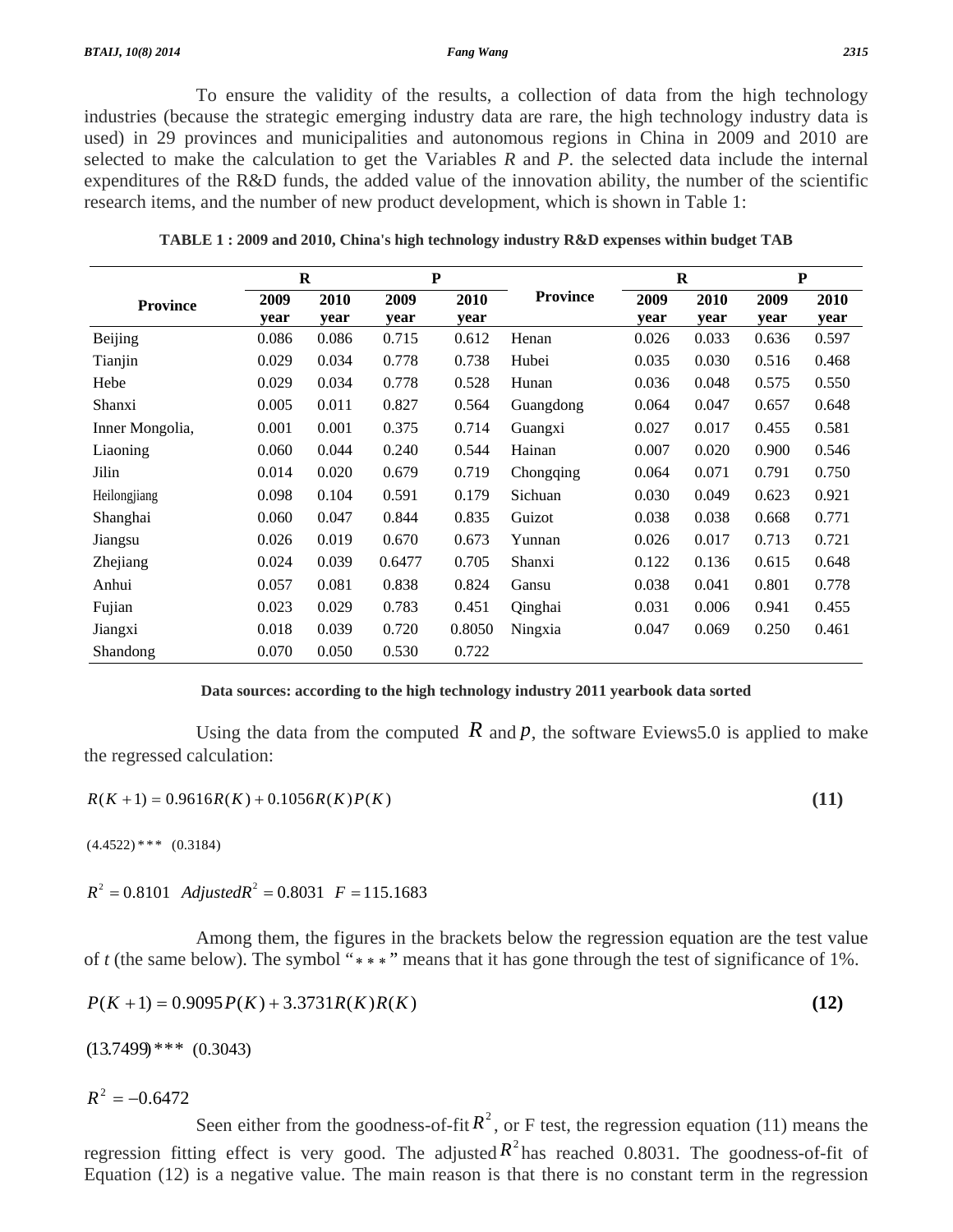equation, and the square value of  $R$  is relatively low, influencing the regression results. The coefficients of the two formulas are obtained in the following ways:

 $1 - \lambda_1 = 0.9616$   $_{\text{SO}} \lambda_1 = 0.0384$ .

 $1 - \lambda_2 = 0.9095$ , so  $\lambda_2 = 0.0905$ 

Since  $\lambda_i$  and  $\lambda_j$  are damping coefficients,  $\lambda_i \gg \lambda_i$ , and  $\lambda_i \gg 0$ , it indicates the state variables *P* is the rapidly attenuating fast variable. The damping of the order parameter  $\hat{R}$ , which is consistent with the hypothesis, is small. At this time,  $a = -0.1056$ ;  $b = 3.3731$ . The two control parameters, *a* and *b*, reflect the effect of the interaction of *R* and *P*. The value of  $\lambda_1$ ,  $\lambda_2$ , *a* and *b* are substituted into Equations (1) and (2).  $q_i$  and  $q_2$  are  $R$  and  $P$  respectively.

$$
R = -0.0384R + 0.1056RP
$$
\n<sup>(13)</sup>

$$
P = 0.0905P + 3.3731R^{2}
$$
 (14)

According to the formula (5), assume  $\vec{P} = 0$ ,  $P \approx 37.2718R^2$ . When the value of *P* is plugged into the formula (13), the order parameter equation is obtained.

$$
R = -0.0384R + 0.1056R \times 37.2718R^{2}
$$
  
= -0.0384R + 3.9345R<sup>3</sup> (15)

Because  $\lambda_1 > 0$ , according to Equation (6) and Figure 1, order parameter equation shows

the steady state solution. Assume  $R = 0$ •  $= 0$ . Namely, 0.0384 0.0988 3.9345  $R=\pm$ <sub>4</sub> $\overline{\qquad}$  =  $\pm$ 

When  $R > 0$ , there is only one steady state solution. When  $R = 0.0988$ , the values of  $\lambda_1$ ,  $\lambda_2$ , *a*, and *b* are plugged into the Equation (7):

$$
F = 0.0192R^2 + 0.9836R^4 \tag{16}
$$

The second derivative of the potential function (16):

$$
\frac{d^2F}{d(R)^2} = 0.0384 - 11.8035R^2 \tag{17}
$$

$$
R = 0.0988 \text{ plugged in (17), } \frac{d^2 F}{d(R)^2} = -0.0768 < 0
$$

•

•

•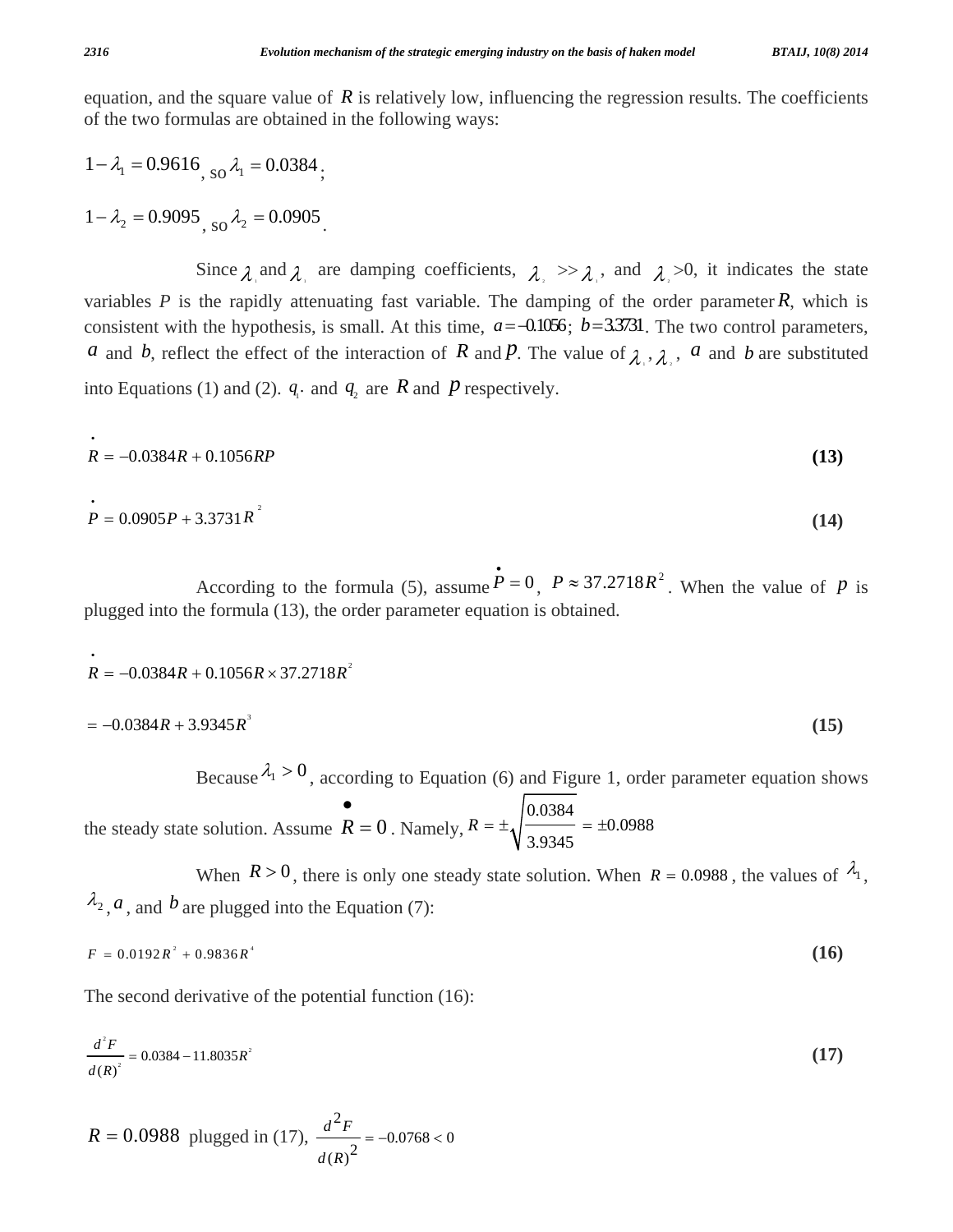When  $R = 0.0988$ , this shows that the potential function has great value, and the shape of the potential function can be obtained according to Figure 2 and Figure 3:



**Figure 3 : The potential function of curve evolution of strategic emerging industries system** 

 Strategic emerging industry system evolution potential function curve A structure characteristic of the potential function reflects the strategic emerging industry system evolution mechanism. When the state parameter  $(q_1, q_2)$  and the control parameters  $(\lambda_1, \lambda_2, a, b)$  change, the potential function of the system will also change from the original stable state to an unstable state

#### **CONCLUSION**

 Through the above analysis, the evolution rule of the strategic emerging industry system is clearly revealed. The input intensity variable of the innovation ability is the decisive factor in the process of the growth of strategic emerging industry system, which gives direction to the growth of strategic emerging industry system.

(1) The innovation input intensity is the order parameter in the growth process of strategic emerging industries. By formula (3) and (4), the evolution equations of Haken, the strategic emerging industry evolution equations (9) and (10) are obtained. At the critical point of the evolution process of the strategic emerging industry system, the order parameter innovation input intensity *R* dominates the system evolution. When the system produces a new ordered structure, a new steady-state solution  $R = 0.0988$  is formed. The respective R values from many regions, which are calculated from the table, show that the current strategic emerging industries of the major areas have not yet reached the critical state. Therefore, practical measures have to be taken to increase the R&D investment, with special emphasis on the constructive role of the R&D and technological innovation, and the creation of the precondition of non-zero effect, which changes the variables. Great importance has to be attached to the R&D and technology innovation fluctuation factors.

(2) The innovation ability, market demand, government support policies and resource endowment are the decisive factors to promote the fast growth of strategic emerging industries. The synergy of the four elements determines the speed and scale of the evolution of strategic emerging industry system.

(1) The control parameter *a* is negative, reflecting the innovation capacity subsystems and market demand subsystem have a synergistic effect and a collaborative development.

(2) *b* is positive, reflecting the innovation input intensity will promote the market demand. It indicates that these two variables promote each other, and at the same time improve the strategic emerging industry evolution, which can continue to be a benign cycle.

(3)The availability of the innovation ability of the R&D funds is to be improved. This parameter  $\lambda_1 = 0.0384$  is positive, indicating that positive feedback mechanism within the system is not perfect. In

order to establish a sound system of positive feedback mechanism, on the one hand, the total investment in the R&D expenses is to be increased. On the other hand, attention should be paid to its economic efficiency. And finally the efficiency of the use of the R&D funds is to be improved. At present, the collected data show that the total amount of the R&D input in strategic emerging industries is not enough. So the R&D input is to be increased, which is very important to the development of strategic emerging industries.